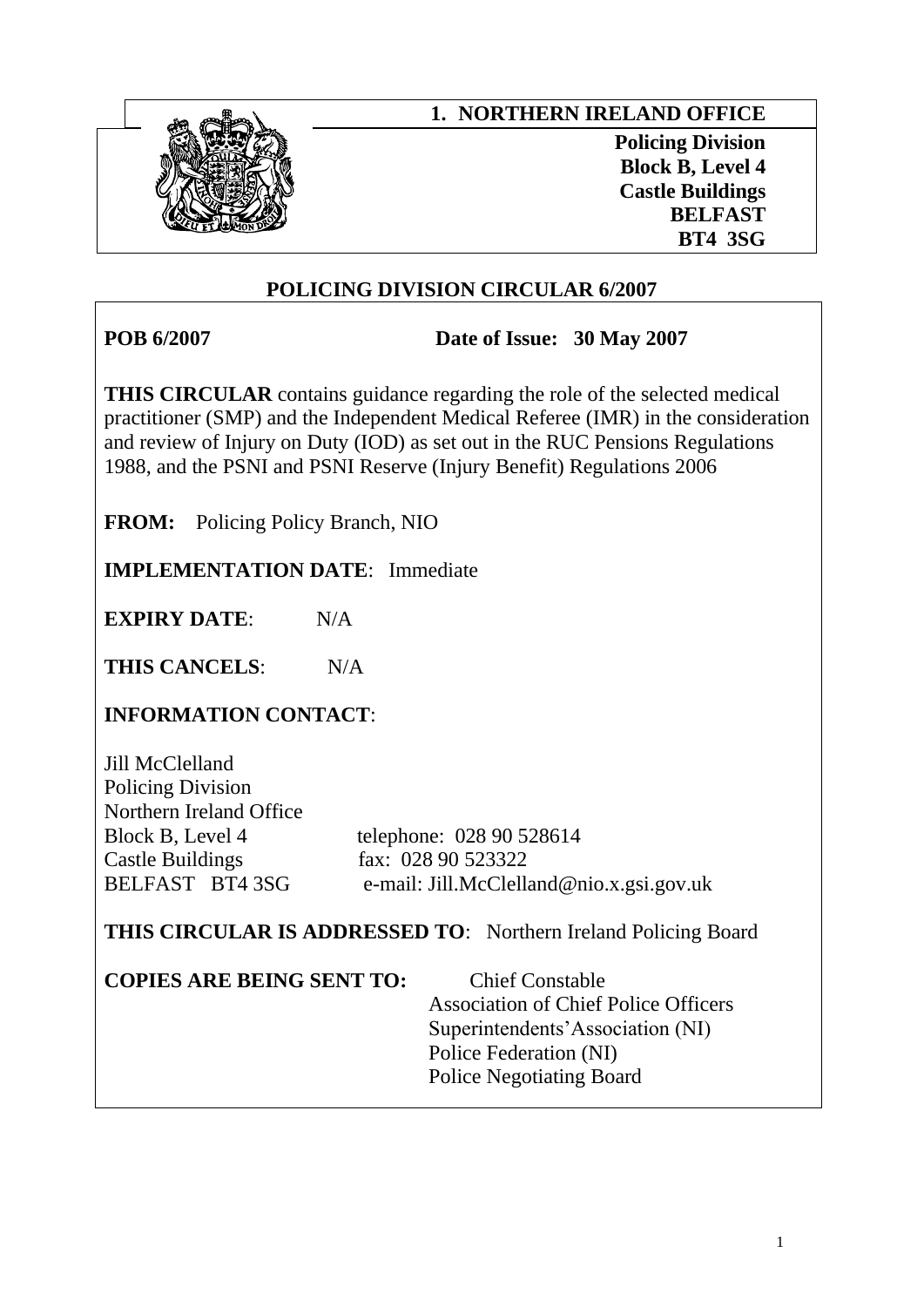### **Dear Chief Executive**

#### **Role of the Selected Medical Practitioner (SMP) and the Independent Medical Referee (IMR) in the consideration and review of IOD**

In August 2004 the Home Office issued a circular to Chief Officers of the Police in England and Wales and the Clerks to the Police Authorities regarding the role of the SMP and IMR in the consideration and review of IOD. The Home Office issued this circular to bring uniformity and standardisation amongst all the police forces in England and Wales in the way that they processed applications. When the Home Office issued this circular it was decided that the Northern Ireland Policing Board (the Board) did not need a Northern Ireland version as they had only one police service and did not have the same inconsistency problems as England and Wales forces.

The NIO in conjunction with the Board and PSNI have been recently reviewing the payment of an enhanced pension after ex-officers have reached pensionable age and following further representation from NIPB for clarity it was agreed that a circular should be issued in Northern Ireland to provide greater clarity on this matter. The attached circular will help the Board develop appropriate policies in this area, in line with practice in police forces and authorities across the United Kingdom.

Regulations covering police medical appeals, disablement and police injury pension reviews can be found in Regulations 29, 33 and 35 of the PSNI and PSNI Reserve (Injury Benefit) Regulations (Prior to 2006 the relevant legislation can be found in the RUC Pensions Regulations 1988).

For further copies of this Circular please contact:

Jill McClelland Policing Division Northern Ireland Office Block B, Level 4 Castle Buildings, Belfast BT4 3SG

**Telephone**: 028 90528614 **E-mail**: Jill.McClelland@nio.x.gsi.gov.uk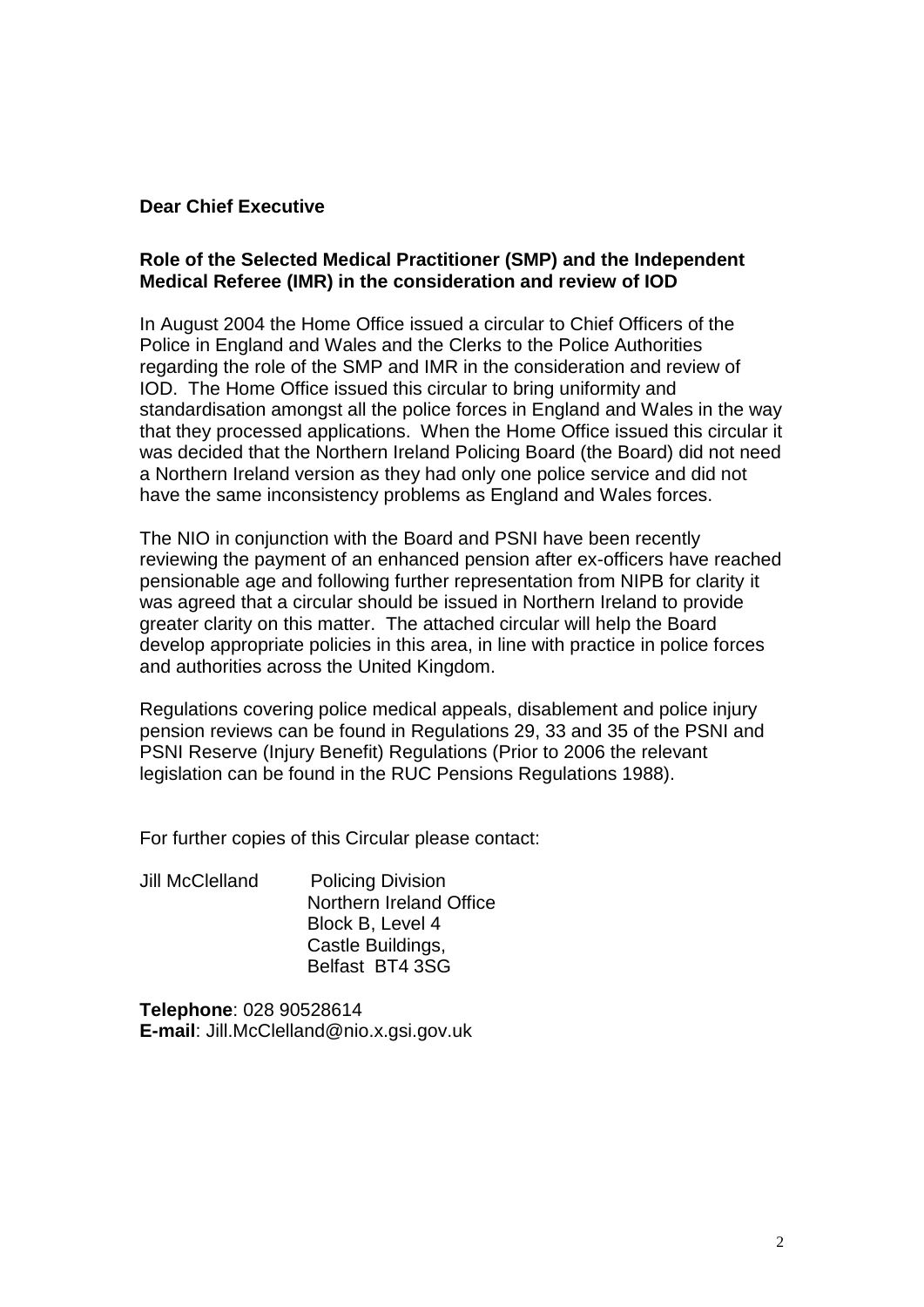# **ROLE OF THE SELECTED MEDICAL PRACTITIONER (SMP) AND THE INDEPENDENT MEDICAL REFEREE (IMR) IN THE CONSIDERATION AND REVIEW OF IOD**

The Home Office\* issued guidance to Chief Officers and Police Authorities in England and Wales to ensure uniformity throughout England and Wales when dealing with injury on duty claims. Northern Ireland Office Ministers agree that the Police Service of Northern Ireland and the Northern Ireland Policing Board should follow similar guidance.

2. The purpose of this circular is to draw attention to the current legislation and provide guidance.

Please find attached NIO Circular.

Annex A describes the new disablement guidance.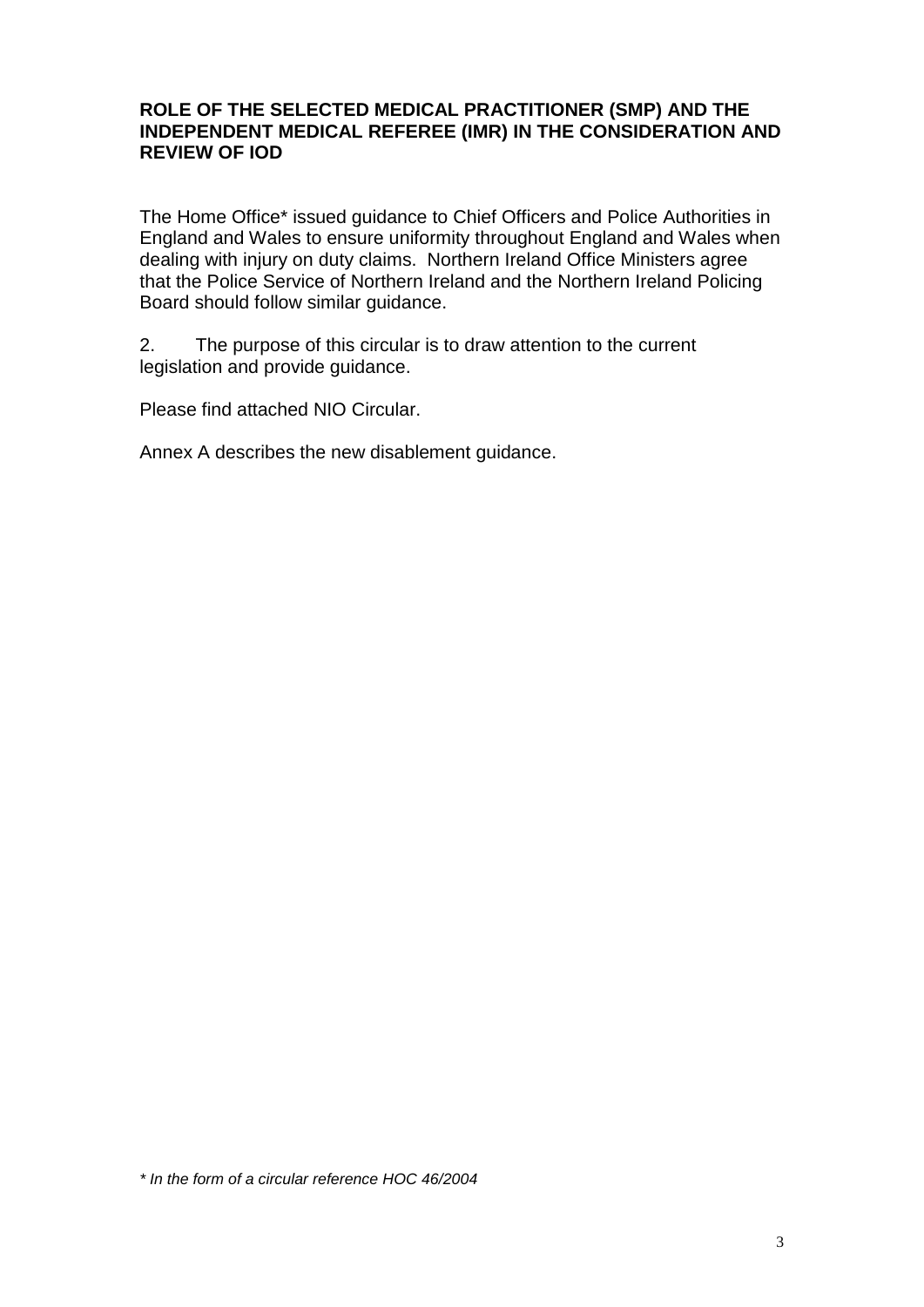# **POB Circular 06/07**

# **ROLE OF THE SELECTED MEDICAL PRACTITIONER (SMP) AND THE INDEPENDENT MEDICAL REFEREE (IMR) IN THE CONSIDERATION AND REVIEW OF IOD**

# **LEGISLATION**

The relevant legislation concerning this circular can be found in Regulation 29, 30 and 35 of the PSNI and PSNI Reserve (Injury Benefit) Regulations 2006 (286) (Prior to 2006 the relevant legislation can be found in the RUC Pensions Regulations 1988 Regulations H1, H2, H5 and K2). That legislation provides an ex-officer to the right to apply for injury on duty award, and appeal against the SMP's decision. The legislation (K2) also provides for the Board to reassess the award the award. A brief overview of the regulations is given below:-

# **Regulation 29~**

Allows the NIPB (the Board) to refer an injury on duty request to a Selected Medical Practitioner (SMP) to determine whether to grant an injury on duty pension and if so the degree of disablement and for the certificate and report to be forwarded on to the person concerned.

#### **Regulation 30~**

Allows an officer or person claiming an award in respect of an officer to appeal the SMP's decision, and details the processes.

#### **Regulation 33~**

Allows an officer to appeal to the Secretary of State for a tribunal if they are dissatisfied with the decision made by the Board about an award.

# **Regulation 35~**

Requires the Board to review and reassess injury pensions and provides guidance.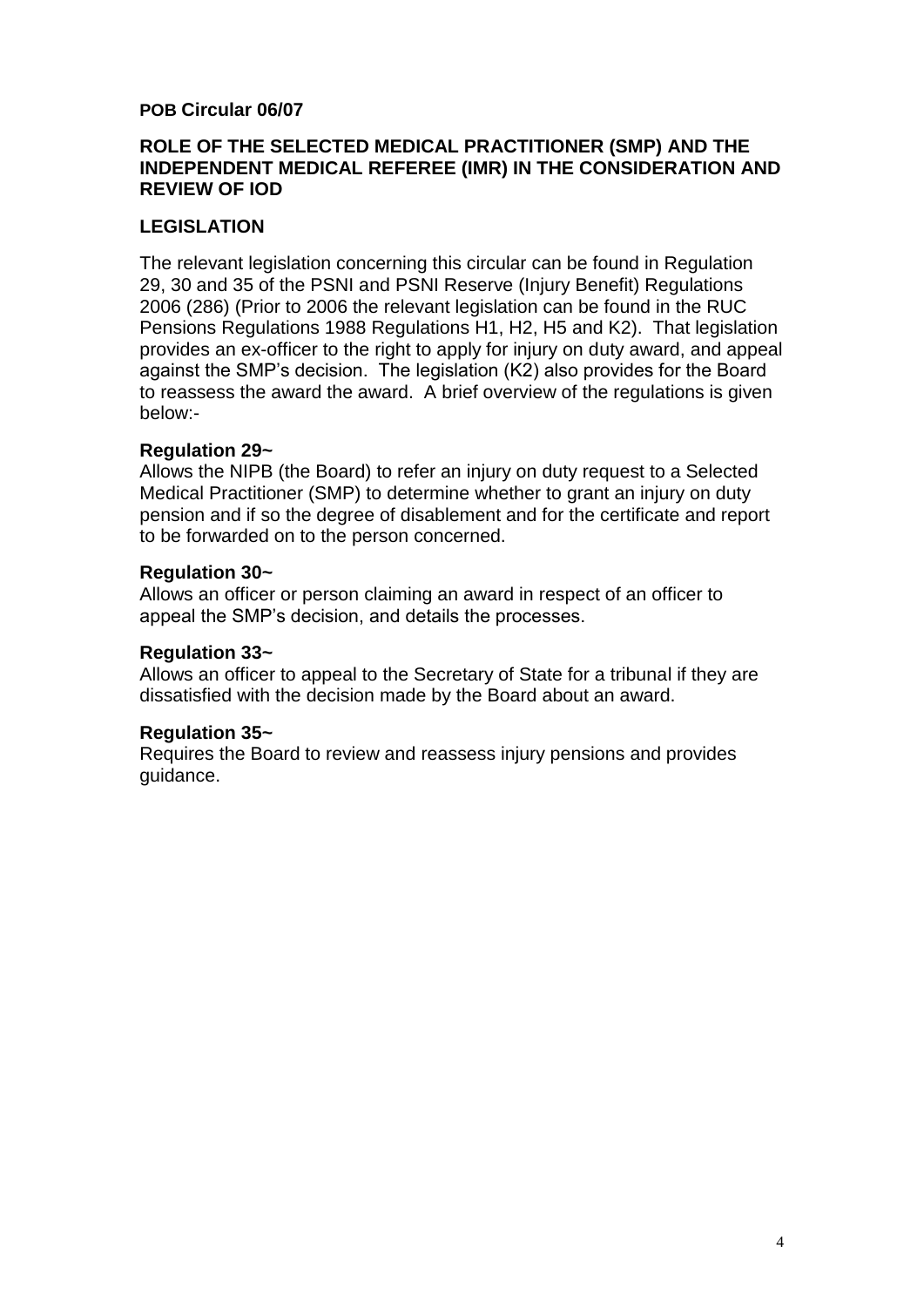# **Police Medical Appeals**

1. Guidance is held and issued by the NIO to provide greater detail for Independent Medical Referees (IMR) on the following areas:-

- $\triangleright$  how to assess degree of disablement in an injury award, including how to apply apportionment. Guidance has been drafted to include how to assess the degree of disablement in cases where the former officer is above the compulsory retirement age for his or her last-held rank (see Annex A below); and
- $\triangleright$  the IMR should consider the question of permanent disablement on the evidence before them at the time of the appeal, not whether the appellant was permanently disabled at the time the selected medical practitioner (SMP) made the decision under appeal (contained within Regulation 29~).

2. The Board will also wish to know that the courts in GB have also held that an appeal about degree of disablement should be considered on the basis of the evidence at the time of appeal, and not on the basis of the circumstances at the time the SMP made the Regulation 29 decision under the appeal. It is therefore important to keep the time-lag between the Regulation 29 decision and the appeal hearing as short as possible.

# **B. Degree of Disablement Guidance**

4. Following consultation with the Board, PSNI, the Police Federation, and the Superintendents Association guidance has now been produced on reviews of injury awards. A copy of this guidance is provided at **Annex A**. This guidance is intended to help ensure a standardised and consistent approach in line with that taken by the English and Welsh forces when reviewing injury awards for former officers who are above the compulsory retirement age for their lastheld rank.

# **D. Police Injury Pension Reviews under Regulation 35~**

5. Under Regulation 35~ NIPB have a duty to keep existing injury pensions under review at such intervals as may be suitable. In planning a programme of reviews involving a number of former officers, account should be taken of the need to ensure that any appeal against an SMP's decision can be processed satisfactorily, both in terms of there being a timely appeal hearing and in terms of the NIPB having the necessary paperwork and representatives sent to the NIO for onward transmission to the IMR.

6. It is requested that when NIPB plan to undertake such a programme of reviews they should give adequate notice to Capita Health Solutions (CHS). A large-scale programme of reviews should entail at least 3 months' notice to CHS so that they can ensure that the cases can be heard as quickly as possible and to a manageable timetable.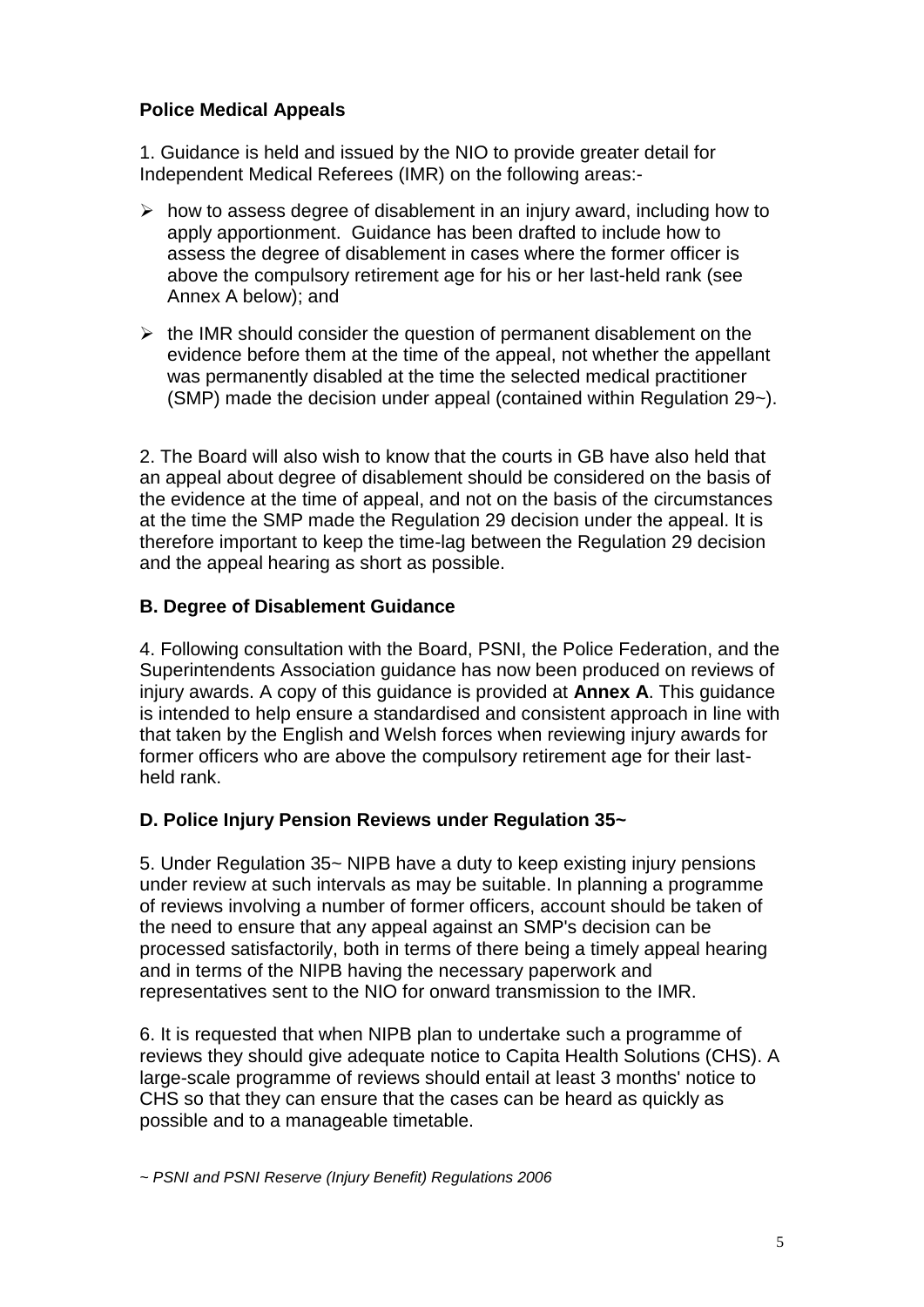# **NORTHERN IRELAND OFFICE GUIDANCE FOR THE PSNI AND NIPB ON REVIEWS OF INJURY AWARDS**

This Guidance is being issued in line with similar guidance issued by the Home Office to help ensure a fairer, a standardised and consistent approach is taken to the payment of injury benefits to ill-health retired officers who have reached the compulsory retirement age in PSNI.

After consultation, the following Guidance has been agreed:

NIPB have the duty to keep all current injury pensions under review at such intervals as they consider appropriate, including where the former officers concerned are now above the compulsory retirement age.

### *Review of Injury Pensions once Officers reach Compulsory Retirement Age*

Once a former officer receiving an injury pension reaches what would have been his compulsory retirement age under the RUC Pension Regulations 1988, Regulation A16 and Regulation A18 (55, 57, 60 or 65 if under the pre October 2006 CRA's and 60 or 65 if under the post October 2006 CRA's depending on the person's force and rank at the point of leaving the police service) the Board should consider a review of the award payable, since it is no longer appropriate to use the former officer's police pay scale as the basis for his or her pre-injury earning capacity.

In the absence of a cogent reason for a higher or lower outside earnings level, it is suggested that the new basis for the person's earning capacity, had there been no injury, should be the figures arising from the Annual Survey of Hours and Earnings (ASHE)\* at the time of the review. The ASHE figure is based on salaries in Northern Ireland and is taken as the average for the population overall, separate figures for males and females are not considered. The loss of earning capacity for the purpose of establishing Degree of Disablement should therefore be assessed by reference to the % proportion the person's actual earning capacity bears to ASHE.

This procedure should help to ensure that former officers are treated in a consistent way across the PSNI and across the UK. They will be placed on an equal financial footing with others in the employment market at a time when they could not have been assumed to be earning a police salary.

After a review at compulsory retirement age the Board should determine the need and date for the next review. In some cases there may be particular circumstances which make it undesirable to conduct a further review.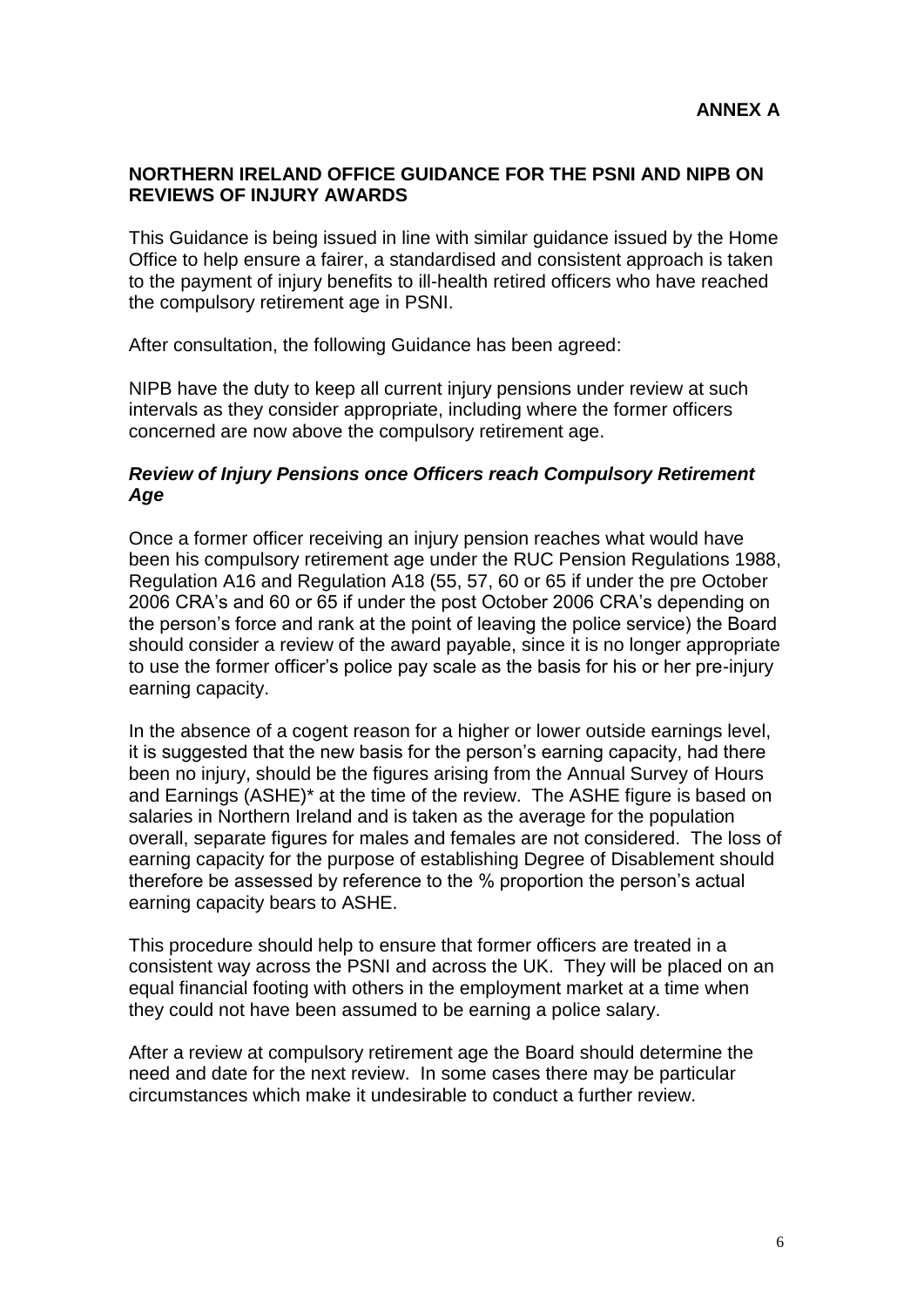# *Review of Injury Pensions once Officers reach Age 65*

Once a former officer receiving an injury pension reaches the age of 65 they will have reached their State Pension Age irrespective of whether they are male or female. The Board then has the discretion, in the absence of a codent reason otherwise, to advise the SMP to place the former officer in the lowest band of Degree of Disablement. At such a point the former officer would normally no longer be expected to be earning a salary in the employment market.

A review at age 65 will normally be the last unless there are **exceptional** circumstances which require there to be a further review.

# *Suitable Intervals for Review*

In line with practice in the Home Office, we believe it is reasonable for most cases to be reviewed at the compulsory retirement age stage; not all such cases need to be reviewed again at age 65. NIPB would, after concluding the review at compulsory retirement age, be entitled to judge it reasonable not to review a case further where the injury award is already small. This will normally be the case with former officers who were retired injured early in their career. In line with Home Office thinking we do not think we can create a specific "minimum" income guarantee under the Regulations~ in their present form. Each case will have to be considered on the basis of its individual circumstances.

# *New Cases*

Applications received for injury awards from former officers who are already over 65 should not normally be referred to the SMP for consideration.

\*The ASHE figure used should be the one, not inclusive of overtime, in the most recent New Earnings Survey. This is an annual pounds figure calculated by using National Insurance contributions. It is validated and produced each year and is, in our opinion, the most robust method.

*Note 1 - In the case of an officer who is under retirement age but has already left the service for reasons other than ill-health retirement, it is suggested that the comparator used should still be equivalent police salary. This is because, even if the ex-officer had been dismissed, the Board would still have discretion to re-employ and he or she could therefore still be deemed capable of earning that salary.*

*Note 2 - It is clear that ASHE will not be a suitable benchmark in all cases especially on occasion with higher ranking officers who may claim to be capable of earning substantially more than this figure. It was suggested that this Guidance should contain some kind of formulae to proportionately enhance ASHE to the level of the higher ranked salary. We would advise PSNI and NIPB to use their discretion as to whether they would like to adopt this approach.*